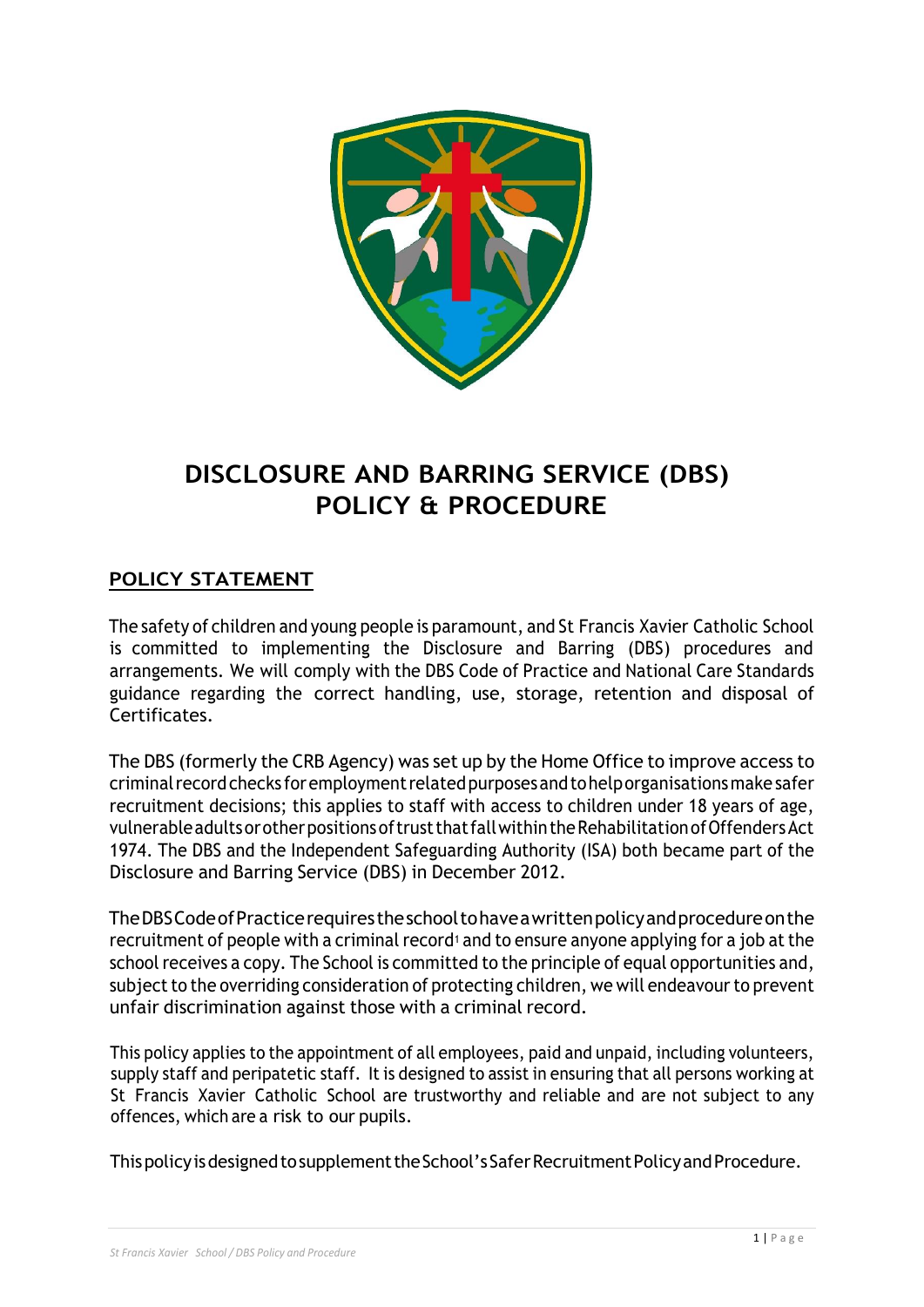$^1$  A criminal record is a record of a person's convictions, whether spent or unspent, under the Rehabilitation of OffendersAct1974,cautions,reprimands,finalwarningsandothernon-convictioninformationsuchas acquittals.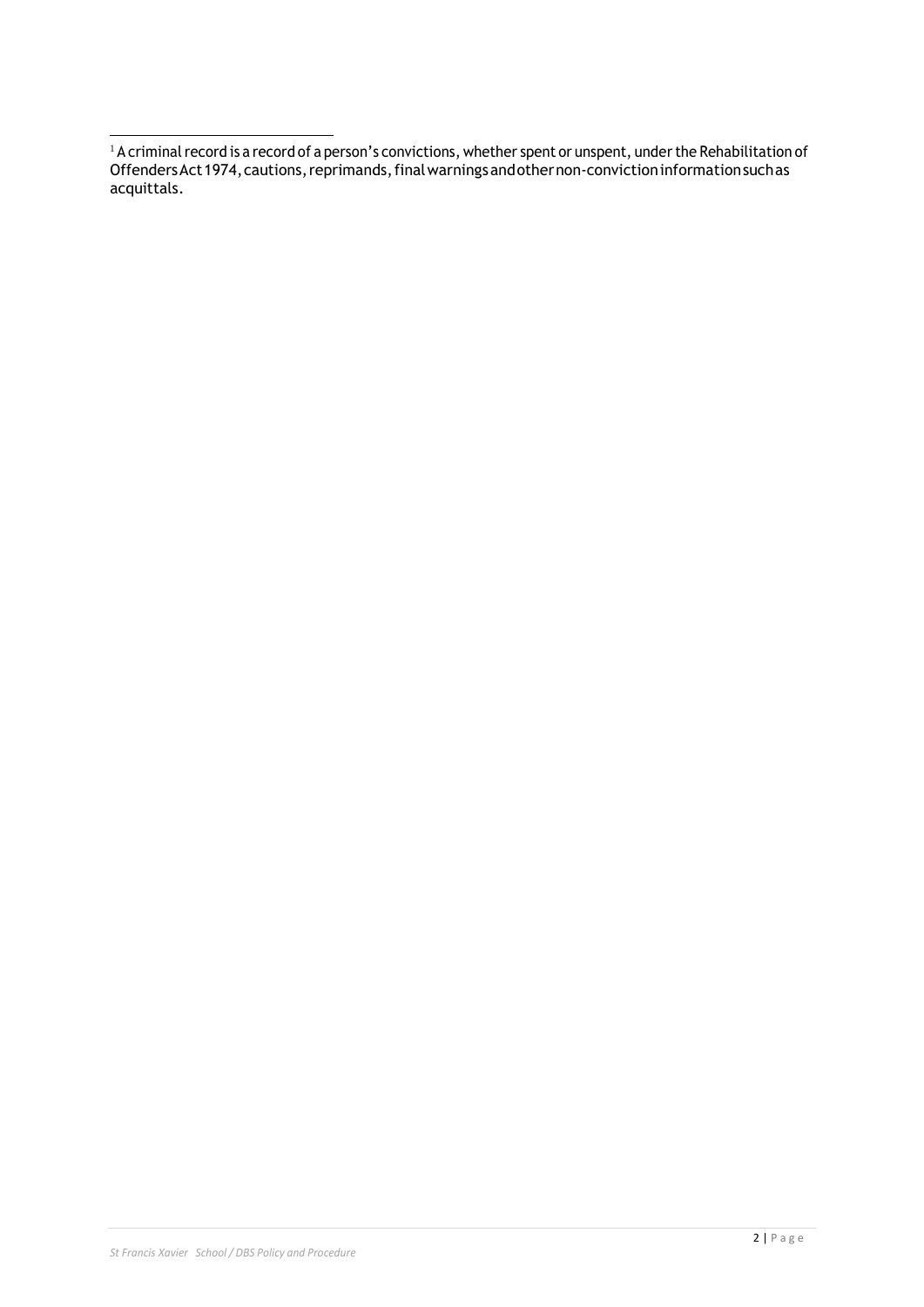# **PROCEDURE**

### **Disclosure and Barring Scheme and Background**

The original Vetting and Barring Scheme was introduced in 2009. The Scheme was one ofthe recommendations made by the Bichard Report into the Soham murders and was implemented by the Safeguarding Vulnerable Groups Act 2006. There were originally two bodies involved in the Scheme; The Independent Safeguarding Authority (ISA) – responsible for making all barring decisions relating to individuals and for the upkeep of the lists of barred individuals. The Criminal Records Bureau (CRB) – a processing function relating to the barred list and the online police database.

In 2010 the Government commenced a review of the Scheme and changes were implemented in the Protection of Freedoms Act 2012. From December 2012 the ISA and CRB merged to form the Disclosure and Barring Service (DBS). Many parts of this Scheme remain unchanged, in particular it is a criminal offence:-

- foranemployertoknowinglyemploy (eitheronapaidor voluntarybasis) abarred person in Regulated Activity.
- to allow someone to work in Regulated Activity without carrying out the required checks. Where a person is removed from Regulated Activity by an employer because the person has caused harm to a child or a vulnerable adult, the ISA must be notified.

### **Regulated Activity**

Any position undertaken at, or on behalf of the School, will amount to "regulated activity" if it is carried out:

- frequently, meaning once a week or more; or
- overnight, meaning between 2.00 am and 6.00 am; or
- satisfiesthe"periodcondition",meaningfourtimesormoreina30dayperiod;and
- provides the opportunity for contact with children.

Roles which are carried out on an unpaid / voluntary basis will only amount to regulated activity if, in addition to the above, they are carried out on an unsupervised basis.

The School is not permitted to check the Children's Barred List unless an individual will be engaging in "regulated activity". The School is required to carry out an enhanced DBS check for all staff, supply staff and governors who will be engaging in regulated activity. However, the School can also carry out an enhanced DBS check on a person who would be carrying out regulatedactivitybutforthefactthattheydonotcarryouttheirduties frequentlyenoughi.e. roles which would amount to regulated activity if carried out more frequently

### **Enhanced Certificates**

All St Francis Xavier Catholic School DBS Certificates will be at an Enhanced level. This involves an extra level of check with local police force records in addition to checks with the Police National Computer and the government department lists held by the Department forChildren, Schools and Families and Department of Health, where appropriate. The government's safer recruitment initiative stipulates that all staff in an educational establishment must have an enhanced Certificate.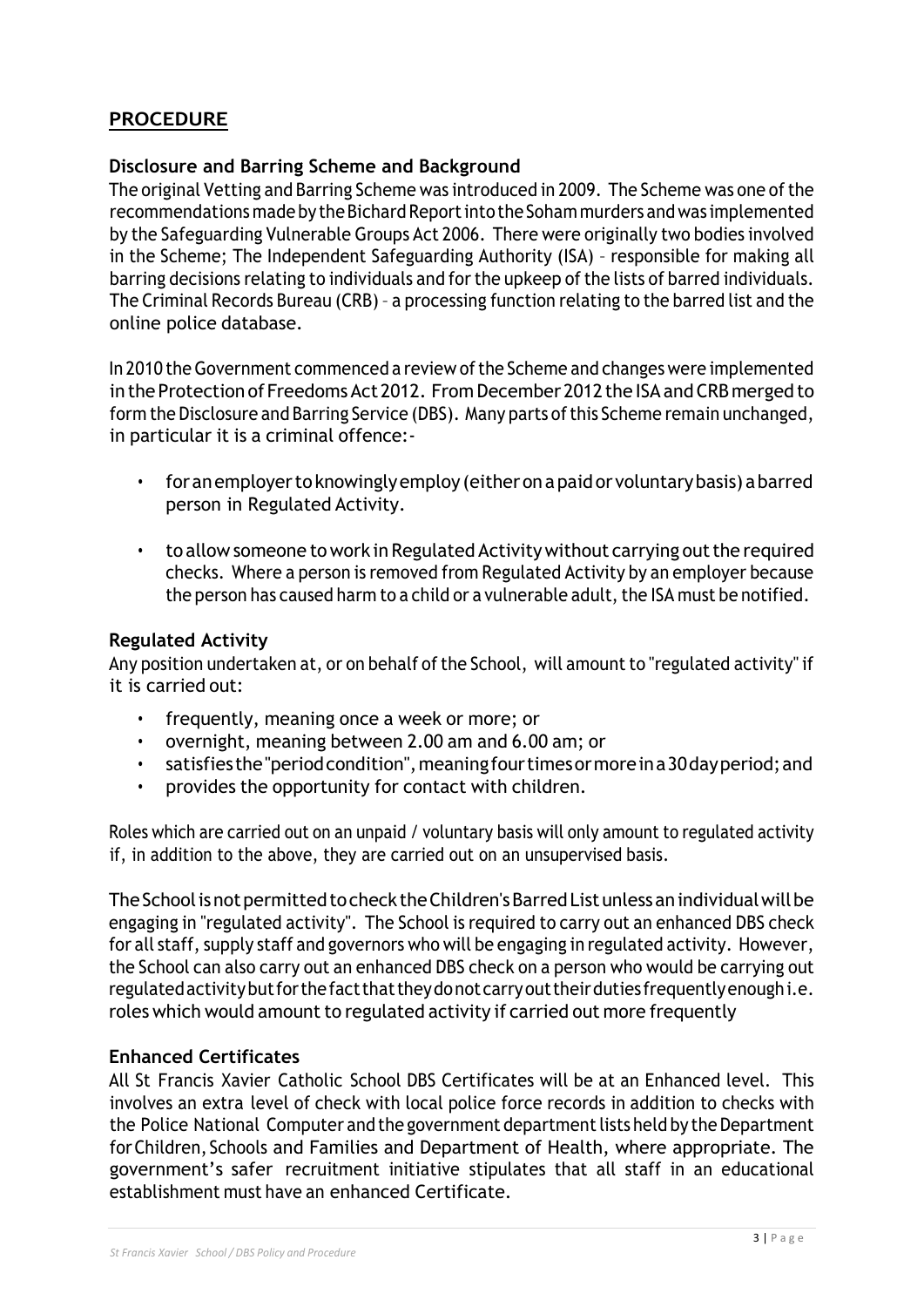# **DBS Update Service**

The online DBS Update Service allows:

- Applicants to keep their DBS certificates up-to-date
- Employers to do an instance DBS check against a DBS certificate previously issued.

When the applicant initially applies for a DBS check they can register to use the Update Service with a registration cost of £13 per year. There is no charge if the applicant is a volunteer.

The DBS tracking service can be used to check the progress of the DBS certificate.

Where an applicant subscribes to the DBS Update Service the applicant must give consent to the school to check there have not been changes since the issue of a disclosure certificate.

To check a DBS Certificate status online the School will obtain the applicant's permission in the first instance. The School can then see the results from the check straight away.

### **Recruitment of staff**

Job applicants will be asked to state any convictions on their application form. Those invited to attend an interview will be advised in writing that relevant criminal convictions will be discussed at the interview in order to assess job-related risks. Applicants are encouraged to submit written details, dates and any other relevant information, in confidence, to the Head of Human Resources, who will ensure the security of this sensitive information.

To speed up the recruitment process, applicants invited to attend an interview will be asked to complete a DBS form and requested to bring the relevant ID with them to be verified by the interviewing officers.

The School will apply for a DBS Certificate only for applicants offered a position. The informationobtainedwillbeusedtohelpestablishwhetherthatpersonhasabackgroundthat might make him/her unsuitable for the job or voluntary position in question. The School will not apply to the DBS Certificate to run a check without the knowledge and consent of the person concerned. The forms of unsuccessful applicants will be destroyed after a period of six months.

If a DBS Certificate reveals any convictions the school will follow a fair process. Please see Recruitment of Ex-offenders' policy and procedure.

# **Check on staff recruited from abroad**

All new employees where persons have lived outside the UK are subject to additional checks in accordance with Immigration, Asylum and Nationality Act 2006. The School, in accordance with the UK Border Agency Code of Practice, will, if applicable, sponsor all new foreign members of staff (see Certificate of Sponsorship section).

In addition, applicants who have lived/travelled abroad for more than 3 months will need to obtain a police check from the relevant Country.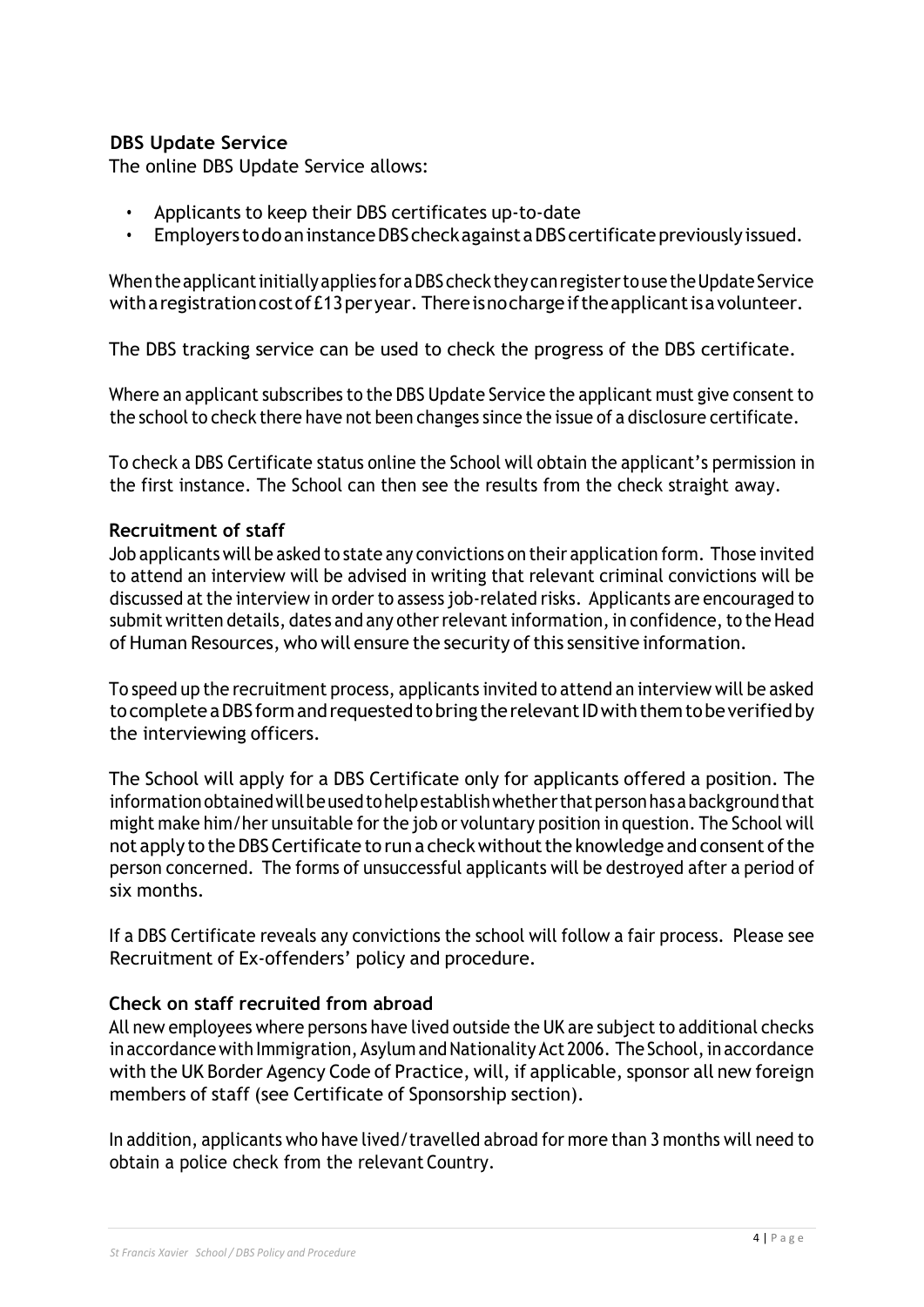### **Renewal of DBS Certificates**

The DBS Certificate does not recommend a specific renewal interval for DBS checks. However, following the National Care Standards' recommendation, it is the School's policy to renew all DBS Certificates every three years.

### **Prohibition Order**

Prohibition Order means that the person concerned is not allowed to undertake unsupervised teaching work in schools. Where an individual is prohibited, their name and details will appear on the Prohibited List. A Prohibition Order is a lifetime ban.

As part of the Safeguarding Checks, and in addition to the DBS Certificate, a check will be undertaken on all applicants that have been teaching profession against the Prohibited List.

### **Storage and access**

DBS Certificate information will be kept in a locked cabinet with access strictly limited to those who are entitled to see it as part of their duties. It is a criminal offence to pass this information to anyone who is not entitled to receive it.

### **Usage**

Certificate information is used only for the specific purpose for which it was requested and for which the applicant's full consent has been given.

### **Retention**

Once a recruitment (or other relevant) decision has been made, we retain DBS Certificate informationgenerallyforaperiodofuptosixmonths.Thisistoallowtimetoconsiderand resolve any disputes or complaints. If, in exceptional circumstances, it is considered necessary to keep the information for longer, we will consult the DBS, taking data protection and human rights issues into consideration.

### **Disposal**

Once the retention period has elapsed, any Certificate information will be destroyed by secure means, ie by shredding, pulping or burning. We will not keep a copy of the Certificate or record its contents. We may, however, keep a record of the date of issue of a Certificate, the name of the subject, the type of Certificate requested, the position for which it was requested, the unique reference number of the Certificate and the details of the recruitment decision taken.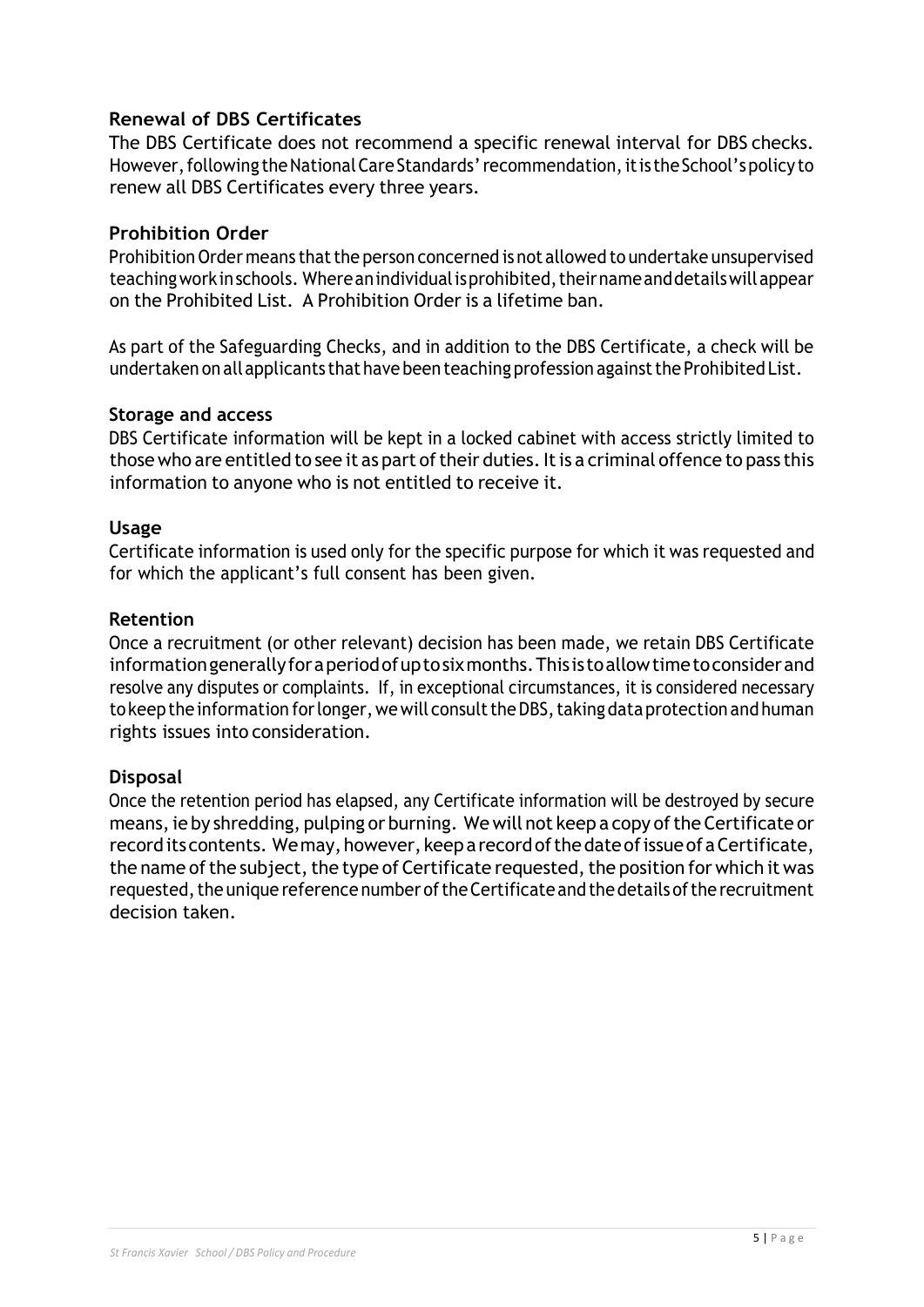# **FREQUENTLY ASKED QUESTIONS**

### **1. How long does it take to receive my DBS Certificate?**

We will send you an application form to complete; meet you to check your form and verify your identity. On average the process can take 3-4 weeks (but may take longer if you have lived at various addresses).

### **2. What do I receive from the DBS?**

YouwillreceiveacertificatefromtheDBSstatingwhetherornotyouhaveapolicerecord and, where appropriate, will confirm that your details have been checked against the list of those banned from working with vulnerable adults or children. In order for the school to verify the DBS Certificate you must contact the Human Resources Department for them to take a copy.

### **3. Is my DBS certificate portable?**

Yes, if you register with the DBS Update Service. Further details can be found at **[https://www.gov](http://www.gov.uk/dbs-update-service).uk/db[s-update-service](http://www.gov.uk/dbs-update-service)**

### **4. What happens if I have a previous conviction(s)?**

Having a criminal record will not necessarily stop you from working at St Francis Xavier Catholic School. This will depend on the nature of your work, the circumstances and background of the offence(s) and the time elapsed. Please read our policy and procedure on Recruitment of Ex- offenders'.

### **5. What happens if I have a criminal conviction duringemployment?**

It is important, if you have a criminal conviction, that you disclose this information either to theBursarortheHeadmasteras soonaspossible. Youwillbeaskedtoattendaninterview to explain the background and circumstances regarding the conviction. Failure to reveal information directly relevant your role may lead to disciplinary action.

### **6. Who will know about my criminal record?**

If a criminal record is revealed through a DBS check, the Bursar, Headmaster and Head of Human Resources will know the details of the convictions, and any agencies with which the School is obliged to share that information (ie if you have applied to work with children when banned from doing so).

### **7. The information on my Certificate is wrong – what can I do?**

If you think that any information contained on your Certificate is wrong, please contact the DBS Certificate Dispute line on 0870 9090 778 who will advise on their dispute procedures.

### **8. Can I refuse to apply for a Certificate?**

It is compulsory to check your details against the list of people banned from working with children. St Francis Xavier Catholic School is obliged to insist on DBS Certificate from applicants and members of staff.

### **9. How long are Certificates valid?**

ACertificate carries no period of validity. The information it contains reflects the position at the date of its issue. The closer this date, the more reliance can be placed on its content. St Francis Xavier Catholic School has a policy of renewals every three years.